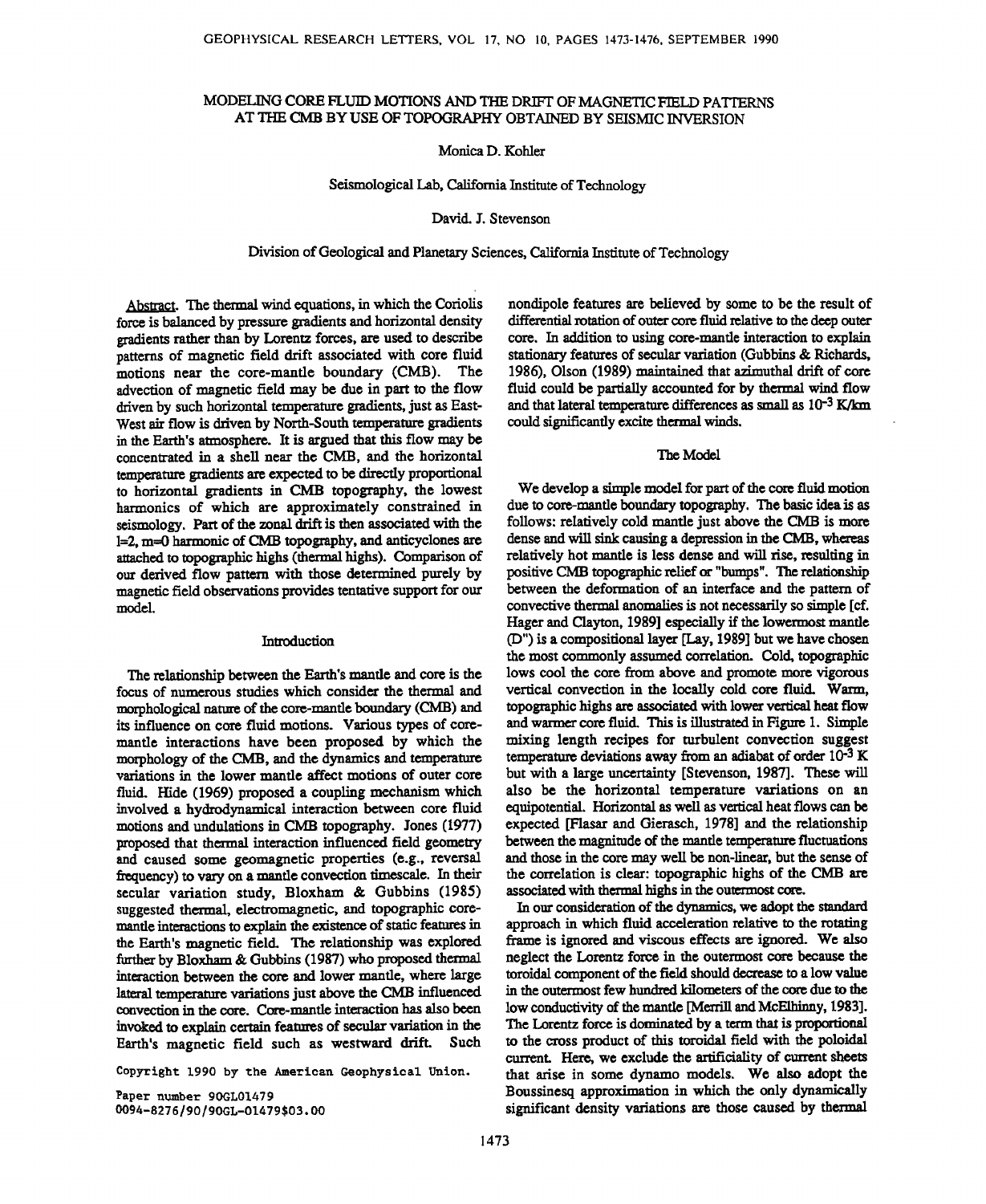

Fig. 1. Schematic representation of temperature profiles near **CMB. Temperature and depth scales are shown grossly distorted to clarify the important features. Profile A corresponds to a low heat flow region and topographic high. Profile B is a high heat flow region and topographic low. Notice that at a given depth within the core, the temperature on profile A is high relative to proffie B. This correlation of topographic and thermal highs is central to the model**  described in the text. Note also that the absolute temperature **at the CMB is lower for the high heat flow case (A) than for**  the low heat flow case (B), because the CMB on profile A is at **a lower pressure. This effect is actually much bigger than the temperature difference at a fixed equipotential depth, but dynamically irrelevant.** 

**expansion. We then arrive at the standard thermal wind equation, well known to atmospheric dynamicists [e.g., Pedlovsky, 1979] and occasionally discussed for the core [e.g., Olson, 1989]'** 

$$
2\,\vec{\Omega}\times\vec{v}=-\frac{\vec{\nabla}P'}{\rho_0}-\vec{g}\alpha\;T\qquad \qquad (1)
$$

where  $\overline{\Omega}$  is the mean Earth angular velocity,  $\overrightarrow{v}$  is the fluid velocity relative to this frame, P' is the non-hydrostatic component of the fluid pressure,  $\rho_0$  is the mean fluid density,  $\alpha$  is the coefficient of thermal expansion,  $T$  is the deviation of the temperature away from some mean core adiabat and  $\vec{g}$  is **the gravitational acceleration. The solution to the equation of motion can be found by taking the curl of both sides; however, by doing so, information concerning any flow that is purely geostrophic (i.e., Coriolis force balanced by a pressure gradient) is lost. We get** 

$$
(2 \ \vec{\Omega} \cdot \vec{\nabla}) \vec{v} = \vec{\nabla} \times (\vec{g} \alpha T) \tag{2}
$$

**We now make the further assumption that the thermal wind is primarily confined to a layer that is thin compared to the core radius. This is not a boundary layer (which is much thinner yet) but a layer in which the horizontal temperature gradients and the associated wind are dynamically dominant. This layer could be of order one hundred kilometers thick (but with a large uncertainty) and arise in two ways. First, it could be the region within which the boundary-generated buoyancy driving thermal convection isconfined. This is in the spirit of local prescriptions for turbulent convection [Monin and Yaglom, 1971], if one assumes that the mixing length is equal to the distance from the CMB. According to this view, the temperature anomaly T decays in amplitude over some** 

characteristic distance  $D \ll R_c$ , the core radius, as illustrated **in Figure 1. The second possible reason for this thin layer**  approximation is that it may correspond to the region in which **the Lorentz force is small. At deeper levels, there is a large enough toroidat field that flows of the type we consider are effectively damped. In either case we must seek solutions to equation (2) in which the velocity decays over a characteristic •listance D as one goes downward into the core. These solutions have the property that the shear is parallel to the flow, i.e.,** 

$$
\frac{\partial}{\partial r} \rightarrow \frac{1}{D}
$$

Since  $D \ll R_c$ , it follows that  $\theta$  and  $\phi$  derivatives of the **velocity (but not the temperature) can be neglected relative to radial derivatives. (This is exactly analogous to the meteorological approach to thermal winds.) We then have** 

$$
v_{\theta} = -\frac{g \alpha \epsilon}{2\Omega \sin \theta \cos \theta} \frac{\partial T}{\partial \phi}
$$
 (3)

$$
v_{\phi} = \frac{g \alpha \epsilon}{2\Omega \cos\theta} \frac{\partial T}{\partial \theta} \tag{4}
$$

**for the values of these velocity components at the CMB,**  where  $\epsilon = \frac{D}{R}$ . As usual,  $\theta$  is the colatitude,  $\phi$  is longitude, and  $g=|\vec{g}|$ .

Continuity dictates that  $v_r$  is smaller than  $v_\theta$  or  $v_\phi$  by a factor of  $\varepsilon \ll 1$ . Notice, however, that the predicted flow is **not purely toroidal in general, although toroidal components tend to dominate. In the limit of fairly rapid O-variation of T**  not near the equator (i.e.,  $\frac{1}{5} >> \left| \frac{d\Gamma}{\partial \theta} \right| >> T$ ;  $\theta \neq \frac{\pi}{2}$ ) it is clear that the vorticity of the flow is radial and proportional to  $V^2$  T with a positive (negative) constant of proportionality in the Northern (Southern) hemisphere. This means that Northern (Southern) hemisphere. **anticyclones are associated with temperature highs, the same as meteorological experience.** 

**Quantitatively, the fundamental assumption of our model is the expression that core temperature variations are proportional to CMB topography variations, or** 

$$
T(\theta, \phi) = \beta f(\theta, \phi) \tag{5}
$$

where  $\beta$  is the constant of proportionality, and  $T$  and  $f$  are **assumed to have zero means. if CMB topography is given in terms of a spherical harmonic expansion, the temperature is expressed in terms of the same expansion coefficients multiplied by β:** 

$$
T(\theta, \phi) = \beta \sum_{\ell=0}^{L} \sum_{m=0}^{\ell} P_{\ell}^{m}(\cos \theta) \Big[ g_{\ell}^{m} \cos m\phi + h_{\ell}^{m} \sin m\phi \Big] \tag{6}
$$

$$
f(\theta,\phi) = \sum_{\ell=0}^{\infty} \sum_{m=0}^{\infty} P_{\ell}^{m}(\cos\theta) \Big[ g_{\ell}^{m} \cos m\phi + h_{\ell}^{m} \sin m\phi \Big] (7)
$$

**We cannot justify rigorously this choice. However, the**  numerical values are plausible. For  $\beta = 10^{-3}$  K/km, and topographic relief  $\sim$  km, we have temperature fluctuations not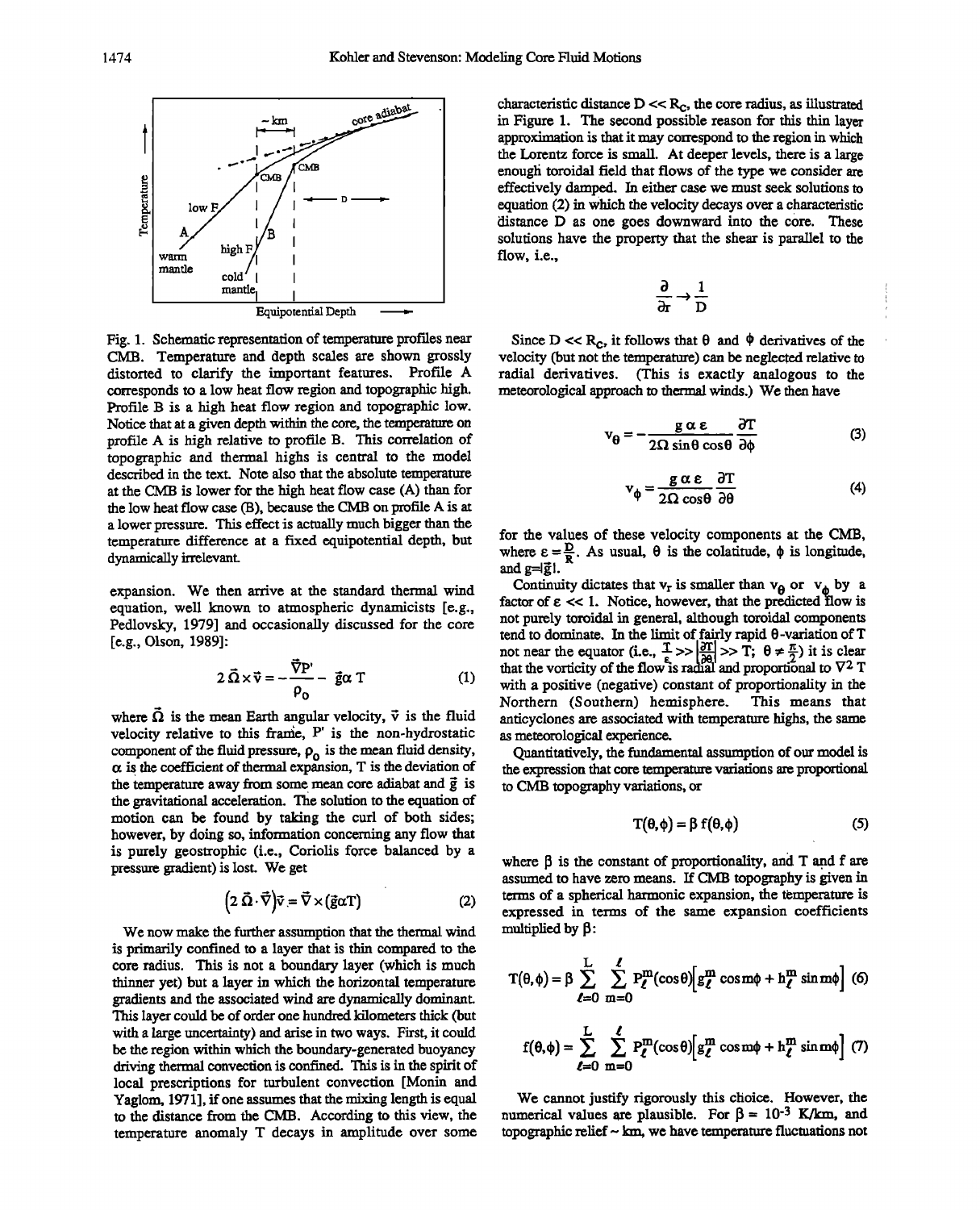

Fig. 2 a) Map of CMB topography obtained by Morelli and Dziewonski (1987). (Results are from inversion of compressional core phase data with spherical harmonic expansion up to degree and order 4.) b) Map of core fluid patterns based on the thermal wind model described in the text using results from part a).



Fig 3. a) Map of CMB topography map obtained by Gudmundssen (1989). (Results are from inversion of compressional core phases with spherical harmonic expansion up to degree and order 5.) b) Map of core fluid patterns based on the thermal wind model described in the text using results from part a).

enormously different from values suggested by turbulent convection models [Stevenson, 1979, 1987], and we find  $|\vec{v}|$  $\sim 10^{-2}$  cm/sec comparable to westward drift. Clearly our model is most suited to estimating the pattern of core fluid and

not the magnitude of that flow. For the same reason, uncertainties in the magnitude of CMB topography even by factors of ten are less important to assessing the model than the pattern of CMB topography.

## **Discussion and Results**

Maps of the velocity field are given in Figures 2 and 3 with corresponding CMB topography maps. Figure 2b shows the velocity flow field using the CMB results of Morelli & Dziewonski (1987) and Figure 3b shows the velocity flow field using the results of Gudmundsson (1989). Both maps illustrate that closed loops of fluid flow are closely related to topography highs and lows, as expected. Although topography maps vary widely from worker to worker, there are features common to the maps studied here. For example, all maps show an anticyclone (due to the CMB topography high) underneath the Indian Ocean. Note that this flow is mostly but not purely toroidal. The continents have been drawn only for establishing the frame of reference.



 $-20$  km/yr

Fig 4. Core fluid velocity map of Bloxham (1989a) obtained from magnetic field data for time interval 1935-1940.

Comparisons with magnetic field data results of Bloxham (1989a) given in Figure 4, indicate that thermal winds may indeed be largely responsible for core fluid motions. The fluid flow map in Figure 4 is a result of magnetic field data during the time interval 1935-1940 but it displays similar general characteristics to maps of flow during other time intervals. For example, as in the velocity map given by thermal winds, fluid flow in Figure 4 is anticyclonic underneath the Indian Ocean and over south-central Asia. Our model is probably only relevant to field components that are steady although it is possible for dynamos to have steady velocity fields yet unsteady magnetic fields.

The expression for velocity containing the  $l=2$ ,  $m=0$ component of CMB topography expansion is given by

$$
v_{\theta} = 0
$$
  

$$
v_{\phi} = -\frac{3}{2} \frac{g \alpha \epsilon}{\Omega} \sin \theta g_2^0
$$

This expression describes the pattern of westward drift if the  $l=2$ ,  $m=0$  topography expansion coefficient is positive; fluid velocity is eastward if the coefficient is negative. It is the only term which globally describes this pattern. Figure 2b shows strong westward drift in regions south of New Zealand and in the Indian Ocean. Figure 3b shows less westward drift and regions of strong eastward drift, possibly due to the large